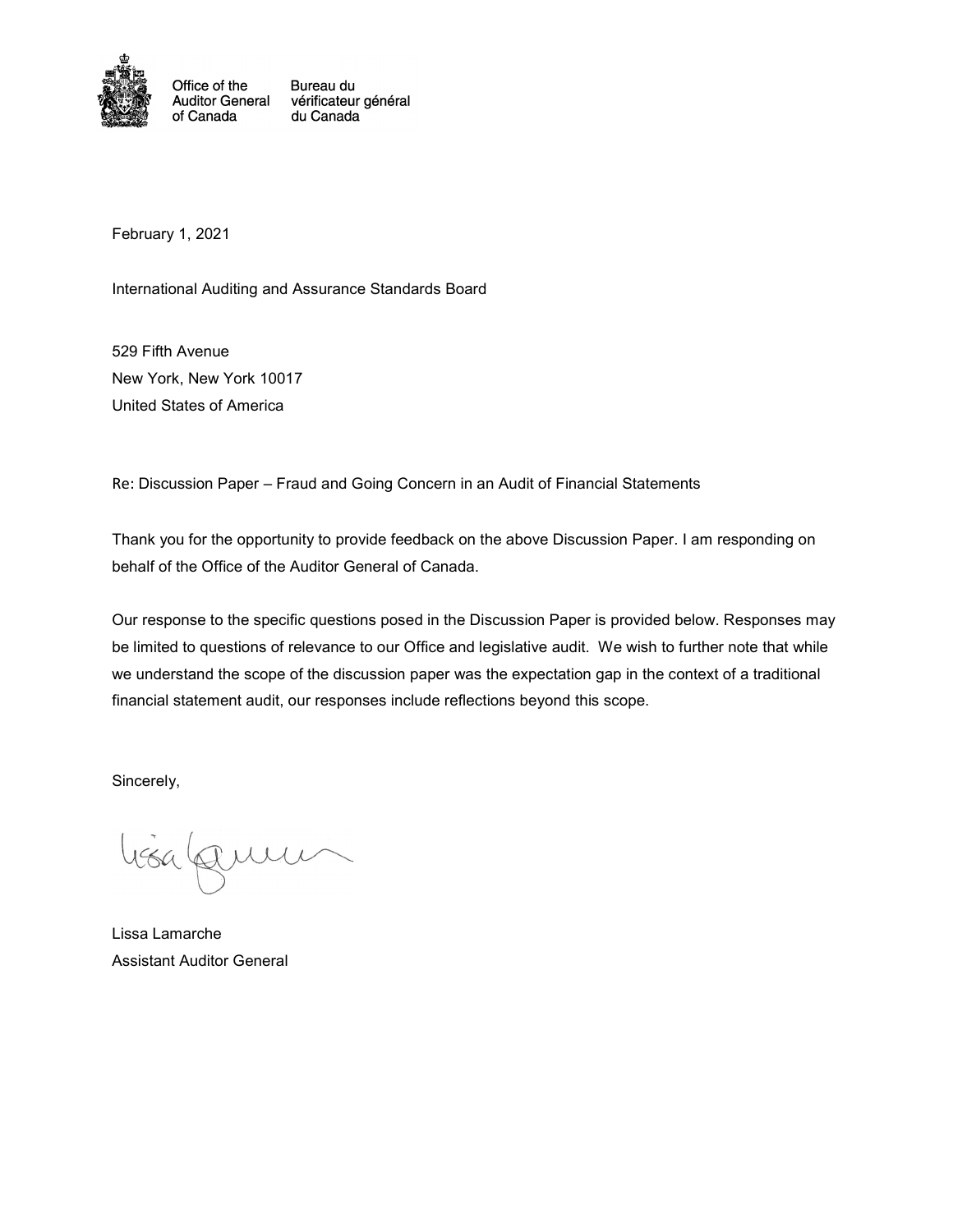## Question 1:

- a) While it is difficult to identify one single cause, broadly speaking the main cause of the current expectation gap relating to fraud and going concern in an audit of financial statements is likely sourced from the ease of access to markets by investors and the scope and pace of information impacting financial market valuations. While market valuations and traditional financial reporting include in their scope fraud and going concern impacts, the information used in each is not identical in terms of timing and scope, and impacts to market valuations may be inconsistent with accounting presentation and disclosure judgments. Traditional audits, performed at regular intervals, as at a point in time, have at best an indirect link to today's fast paced market valuations – yet their presence is seen as more directly linked. More investor/user awareness of audit limitations/scope may be needed.
- b) In order to narrow the expectation gap related to fraud and going concern in an audit of financial statements, the scope and methods of the traditional financial statement audit and/or related services should be reassessed to enable them to meet, to the maximum extent possible, the needs of the marketplace. If the gap is real, and is having a significant impact on the value of financial statement audit, one should consider whether the audit is meeting the needs of its intended users. Where no changes are made to audit scope, additional information concerning the scope of the audit may help to reduce the gap.

In addition, the introduction of mandatory auditor rotation, either via ethical requirements or assurance requirements could serve to heighten or renew auditor skepticism and objectivity, while simultaneously introducing greater variation in audit approaches which may serve to improve auditor performance in the detection of fraud and going concern issues, which may then serve to narrow the gap via improvements in performance.

Going concern, which underlies many accounting frameworks, is not always presented with explicit requirements for preparers of financial statements in accordance with the applicable financial reporting framework. We would encourage each accounting framework premised on this assumption to include explicit accounting and disclosure requirements to assist users in understanding the principle, its application, limitations and risks. Further, accounting frameworks do not consistently instruct the preparation of management statements of responsibility or their content which could further explain management's responsibilities with respect to going concern.

## Question 2:

a) The auditor's primary objective with regard to fraud in an audit of financial statements is to obtain reasonable assurance about whether the financial statements as a whole are free from material misstatement, whether due to fraud or error. In our view, this objective aligns to the scope of the financial statement audit and existing requirements properly support its achievement.

We are supportive of recent enhancement to elevate the consideration of fraud risks in revisions to ISA 315. It is also recommended that auditing standards be further modernized given the pervasive impact of digitalization. For example, presumptions that records and documents are genuine may require revision to reflect the digital environment in which documents are created and maintained.

b)

- i) We do not believe that procedures in respect of fraud in the audit of financial statements should be different depending on the nature of the entity but would offer that procedures with respect to risk assessment could be strengthened.
- ii) Some or all of the fraud risk factors found in Appendix A of ISA 240 could be move to the body of the standard to elevate their importance. We do not believe it is necessary to